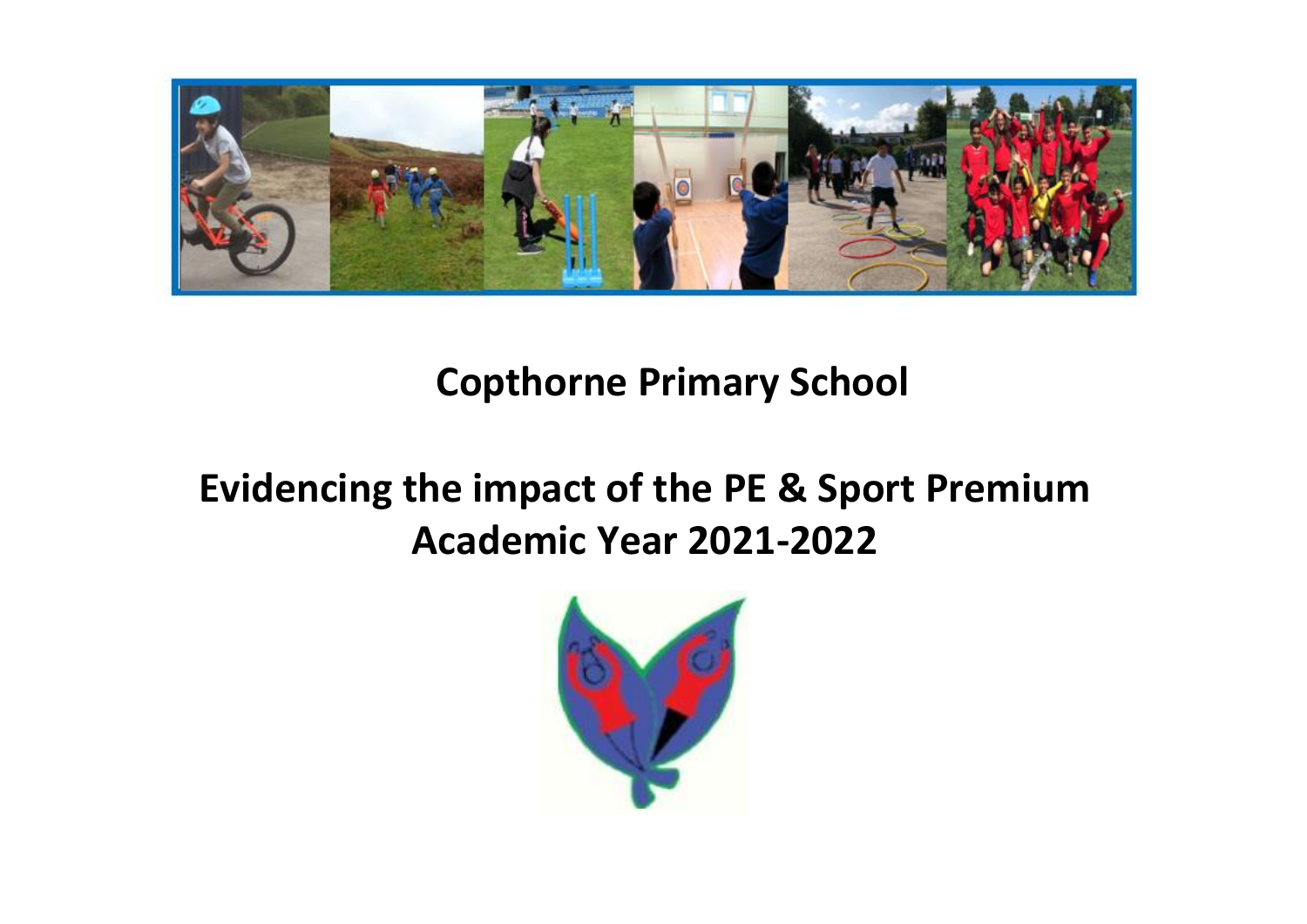#### **Details with regard to funding** Please complete the table below.

| Total amount carried over from 2019/20                                              | £8480      |
|-------------------------------------------------------------------------------------|------------|
| Total amount allocated for 2020/21                                                  | £19,672    |
| How much (if any) do you intend to carry over from this total fund into 2021/22?    | £22,472.30 |
| Total amount allocated for 2021/22                                                  | £19,672.00 |
| Total amount of funding for 2021/22. To be spent and reported on by 31st July 2022. | £42,144.30 |

### **Swimming Data**

Please report on your Swimming Data below.

| Meeting national curriculum requirements for swimming and water safety.<br>N.B. Complete this section to your best ability. For example you might have practised safe self-rescue techniques on<br>dry land which you can then transfer to the pool when school swimming restarts.<br>Due to exceptional circumstances priority should be given to ensuring that pupils can perform safe self rescue even<br>if they do not fully meet the first two requirements of the NC programme of study |               |
|------------------------------------------------------------------------------------------------------------------------------------------------------------------------------------------------------------------------------------------------------------------------------------------------------------------------------------------------------------------------------------------------------------------------------------------------------------------------------------------------|---------------|
| What percentage of your current Year 6 cohort swim competently, confidently and proficiently over a distance of at<br>least 25 metres?<br>N.B. Even though your pupils may swim in another year please report on their attainment on leaving primary school<br>at the end of the summer term 2020.<br>Please see note above                                                                                                                                                                    | %             |
| What percentage of your current Year 6 cohort use a range of strokes effectively [for example, front crawl, backstroke  <br>and breaststroke]?<br>Please see note above                                                                                                                                                                                                                                                                                                                        | $\frac{9}{6}$ |
| What percentage of your current Year 6 cohort perform safe self-rescue in different water-based situations?                                                                                                                                                                                                                                                                                                                                                                                    | l%            |
| Schools can choose to use the Primary PE and sport premium to provide additional provision for swimming but this<br>must be for activity over and above the national curriculum requirements. Have you used it in this way?                                                                                                                                                                                                                                                                    | Yes/No        |
| Created by: $\sqrt{2}$<br>association for<br><b>Physical</b> Active<br>YOUTH<br>SPORT<br>TRUST<br>Supported by:                                                                                                                                                                                                                                                                                                                                                                                |               |

**LOTTERY FUNDED** 



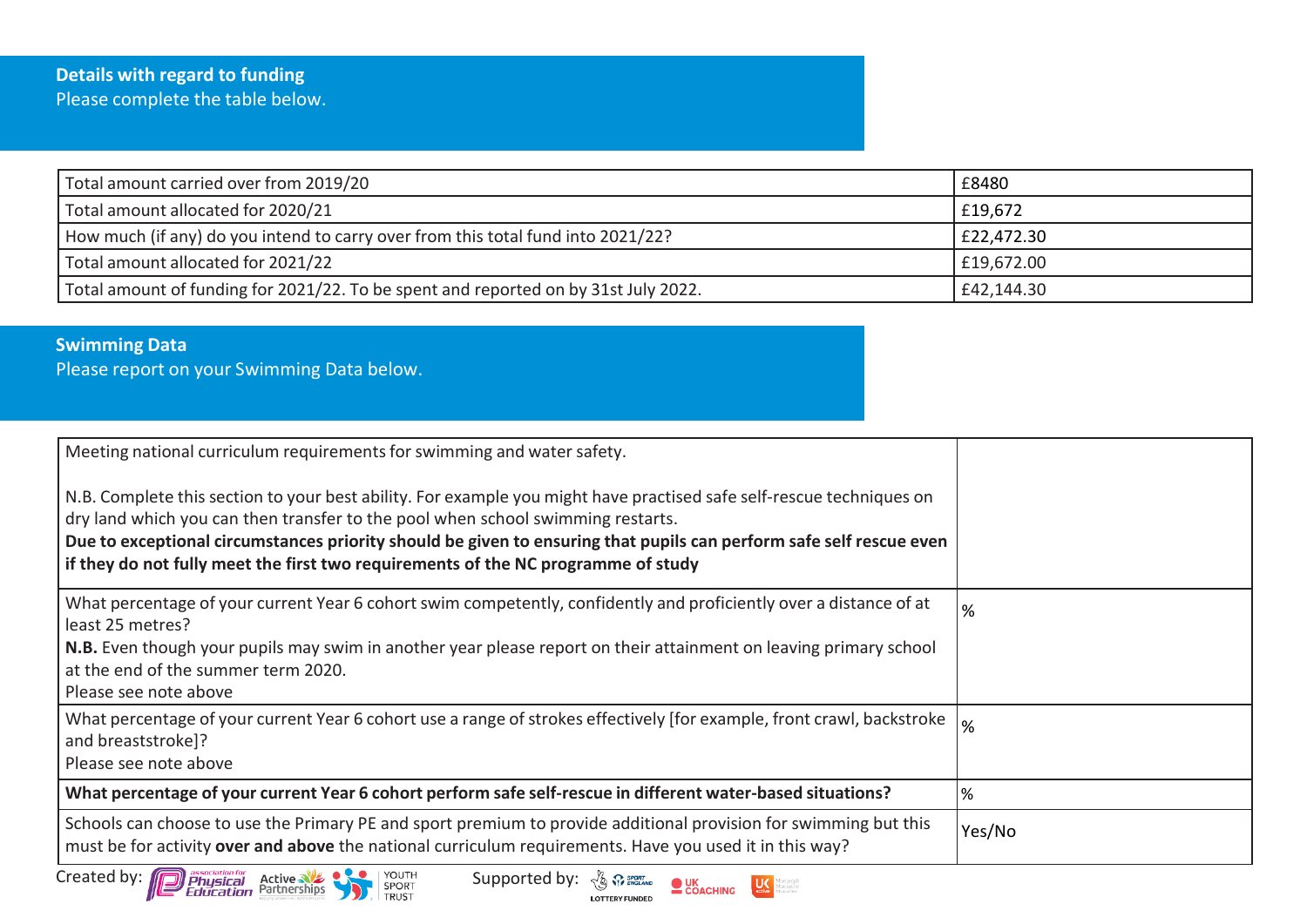#### **Action Plan and Budget Tracking**

Capture your intended annual spend against the 5 key indicators. Clarify the success criteria and evidence of impact that you intend to measure to evaluate for pupils today and for the future.

| Academic Year: 2021/22                                                                                                                                                      | <b>Total fund allocated:</b>                                                                                                                                                                                                                                                                                     | <b>Date Updated:</b>  |                                                                                                                                                                                                                                                                                                                                                |                                                                                      |
|-----------------------------------------------------------------------------------------------------------------------------------------------------------------------------|------------------------------------------------------------------------------------------------------------------------------------------------------------------------------------------------------------------------------------------------------------------------------------------------------------------|-----------------------|------------------------------------------------------------------------------------------------------------------------------------------------------------------------------------------------------------------------------------------------------------------------------------------------------------------------------------------------|--------------------------------------------------------------------------------------|
| Key indicator 1: The engagement of all pupils in regular physical activity - Chief Medical Officers guidelines recommend that                                               |                                                                                                                                                                                                                                                                                                                  |                       |                                                                                                                                                                                                                                                                                                                                                | Percentage of total allocation:                                                      |
| primary school pupils undertake at least 30 minutes of physical activity a day in school                                                                                    |                                                                                                                                                                                                                                                                                                                  |                       |                                                                                                                                                                                                                                                                                                                                                | 81% (£34,340)                                                                        |
| Intent                                                                                                                                                                      | Implementation                                                                                                                                                                                                                                                                                                   |                       | Impact                                                                                                                                                                                                                                                                                                                                         |                                                                                      |
| Your school focus should be clear<br>what you want the pupils to know<br>and be able to do and about<br>what they need to learn and to<br>consolidate through practice:     | Make sure your actions to achieve<br>are linked to your intentions:                                                                                                                                                                                                                                              | Funding<br>allocated: | Evidence of impact: what do<br>pupils now know and what<br>can they now do? What has<br>changed?:                                                                                                                                                                                                                                              | Sustainability and suggested<br>next steps:                                          |
| To support and involve the least<br>active children by providing targeted<br>activities and running school sports<br>clubs.                                                 | Lunch and after school<br>$\bullet$<br>sports clubs set up for target<br>groups                                                                                                                                                                                                                                  | £300                  | Increased numbers of<br>$\bullet$<br>children participating in<br>sports, including after<br>school sports clubs.<br>Registers show increased<br>$\bullet$<br>percentages of children<br>taking part.                                                                                                                                          | Clubs resumed during<br>$\bullet$<br>May and 10 sessions<br>were able to take place. |
| To raise attainment in swimming to<br>meet requirements of the national<br>curriculum before the end of key<br>stage 2. Every child should leave<br>Copthorne able to swim. | Provide additional top-up<br>$\bullet$<br>swimming lessons to pupils<br>in Year 6 who have not been<br>able to meet the national<br>curriculum requirements for<br>swimming and water safety<br>due to COVID-19 disruption<br>Provide additional mixed sex   £5520<br>swimming classes to children<br>in Year 4. | £5520                 | All children leave Year 6 able to:<br>swim competently,<br>$\bullet$<br>confidently and<br>proficiently over a<br>distance of at least 25<br>metres<br>use a range of strokes<br>$\bullet$<br>effectively, for example,<br>front crawl, backstroke<br>and breaststroke<br>perform a safe self-rescue<br>in different water-based<br>situations |                                                                                      |







dare people<br>dare active<br>dare often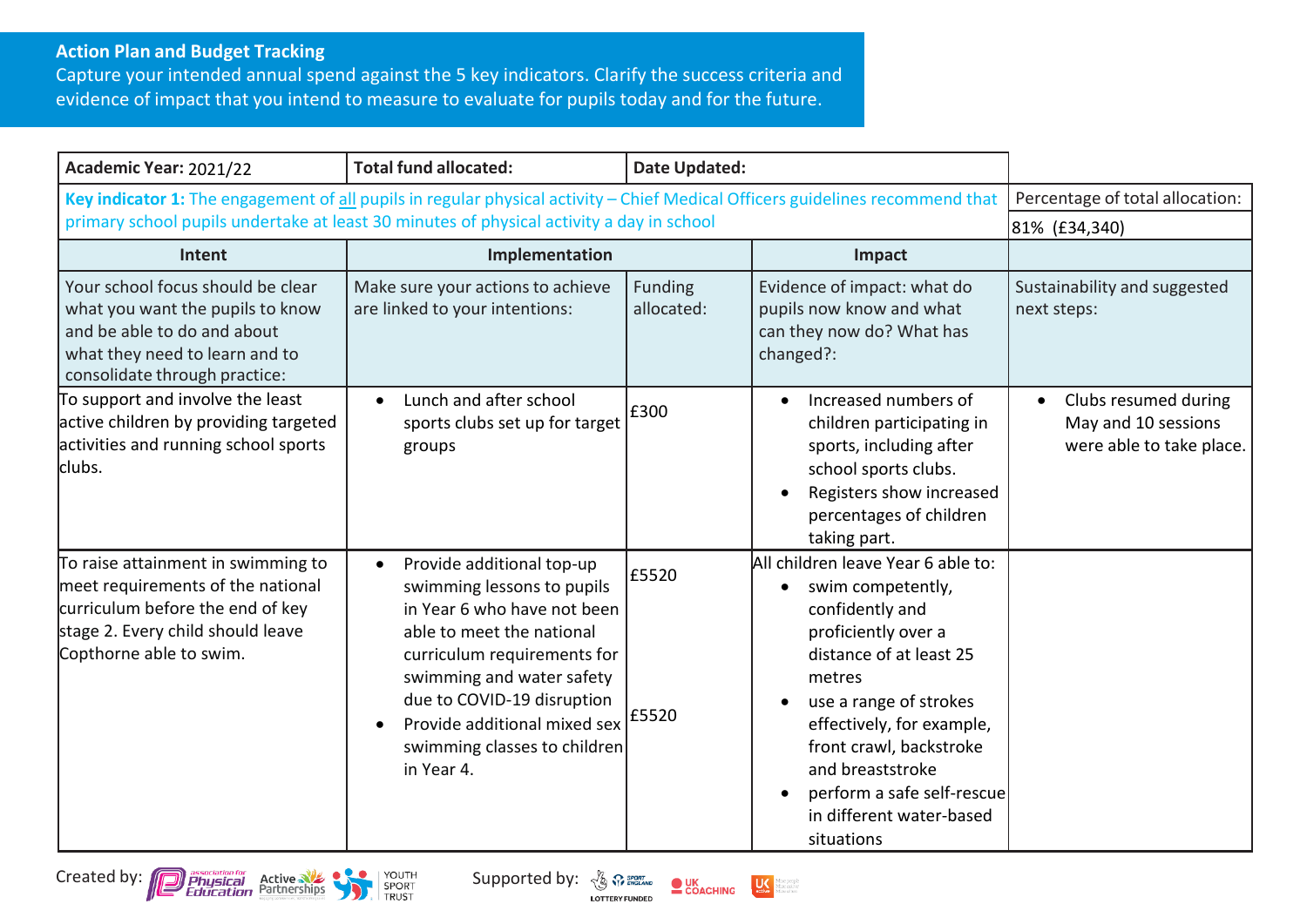|                                                                                         |                                                                             |                                                                   | Participation in water<br>$\bullet$<br>based activities increases<br>as more pupils join<br>swimming clubs in the<br>community and/or took<br>part in other activities                                                                                                                                                                                       |  |
|-----------------------------------------------------------------------------------------|-----------------------------------------------------------------------------|-------------------------------------------------------------------|--------------------------------------------------------------------------------------------------------------------------------------------------------------------------------------------------------------------------------------------------------------------------------------------------------------------------------------------------------------|--|
| Ensure appropriate resources are<br>available for the teaching of PE                    | Audit resources and<br>replenish                                            | £4000                                                             | All planned PE sessions are<br>$\bullet$<br>fully resourced leading to<br>greater participation and<br>activity in lessons.<br>Equipment audit by PE<br>$\bullet$<br>coordinator linked to club<br>planning shows all activities<br>are well resourced                                                                                                       |  |
| To purchase an additional climbing<br>area in the back playground                       | Purchase large wooden<br>$\bullet$<br>climbing frame for back<br>playground | £10,000                                                           | Increased opportunities<br>$\bullet$<br>for children to be active<br>outside<br>Children are visibly more<br>$\bullet$<br>active during playtimes<br>using new equipment.<br>Pupil voice demonstrates<br>that children enjoy<br>engaging with the<br>equipment and feel<br>positive about breaks and<br>lunch sessions when they<br>have more to engage with |  |
| Create a further outdoor play area on<br>the grass outside Saplings &<br>Reception      | Purchase fencing<br>$\bullet$<br>Install play equipment<br>$\bullet$        | £9,000                                                            | Increased opportunities<br>for children to play<br>outdoors<br>Pupil voice demonstrates<br>$\bullet$<br>that children enjoy                                                                                                                                                                                                                                  |  |
| Created by: $\sqrt{2}$<br><b>Physical Active State</b><br><b>Education</b> Partnerships | YOUTH<br>Supported by:<br>SPORT<br>TRUST                                    | <b>B</b> SPORT<br><b>OUK</b><br>COACHING<br><b>LOTTERY FUNDED</b> | <b>OCLIVE Mane</b>                                                                                                                                                                                                                                                                                                                                           |  |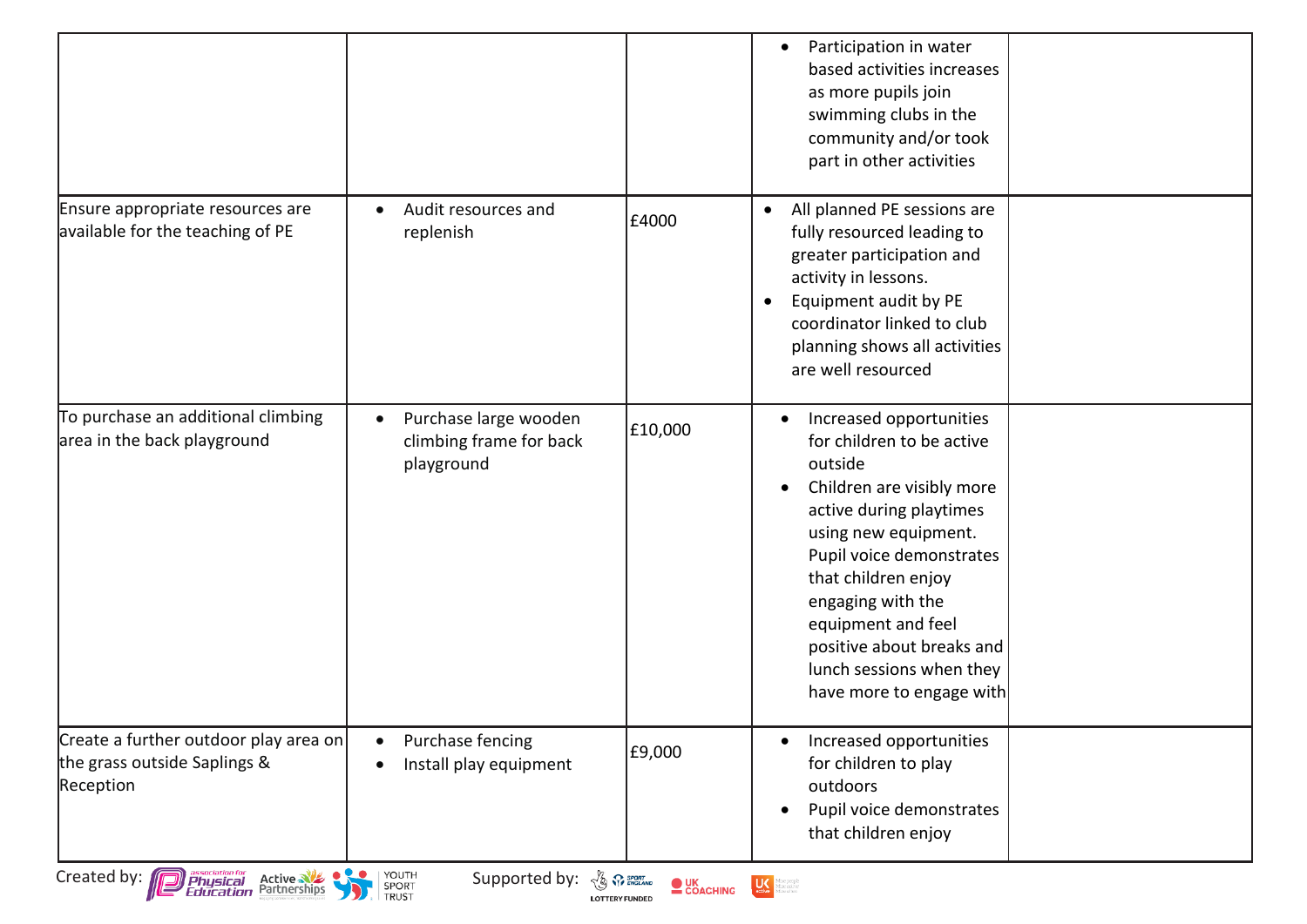| Key indicator 2: The profile of PESSPA being raised across the school as a tool for whole school improvement                                                            |                                                                                                                                                                                                       |                       | engaging with the<br>equipment and feel<br>positive about breaks and<br>lunch sessions when they<br>have more to engage with                                                                                                                                                                                                                                                     | Percentage of total allocation:             |
|-------------------------------------------------------------------------------------------------------------------------------------------------------------------------|-------------------------------------------------------------------------------------------------------------------------------------------------------------------------------------------------------|-----------------------|----------------------------------------------------------------------------------------------------------------------------------------------------------------------------------------------------------------------------------------------------------------------------------------------------------------------------------------------------------------------------------|---------------------------------------------|
|                                                                                                                                                                         |                                                                                                                                                                                                       |                       |                                                                                                                                                                                                                                                                                                                                                                                  | 5%<br>(E2099)                               |
| Intent                                                                                                                                                                  | Implementation                                                                                                                                                                                        |                       | Impact                                                                                                                                                                                                                                                                                                                                                                           |                                             |
| Your school focus should be clear<br>what you want the pupils to know<br>and be able to do and about<br>what they need to learn and to<br>consolidate through practice: | Make sure your actions to achieve<br>are linked to your intentions:                                                                                                                                   | Funding<br>allocated: | Evidence of impact: what do<br>pupils now know and what<br>can they now do? What has<br>changed?:                                                                                                                                                                                                                                                                                | Sustainability and suggested<br>next steps: |
| To actively encourage pupils to take<br>on leadership roles that support the<br>delivery of sport and physical activity<br>within the school.                           | Sports leaders are recruited<br>and trained to achieve the<br>'Play Makers Award'                                                                                                                     | £99                   | Children complete 6 hour<br>$\bullet$<br>training and achieve the<br>award<br>Play Makers are<br>$\bullet$<br>knowledgeable about<br>how to organise small<br>games and activities that<br>can be used during<br>lunchtimes, breaks and<br>outside school hours.<br>Increased opportunities<br>$\bullet$<br>for children to lead their<br>own games at playtime<br>and lunchtime |                                             |
| Embed physical activity into the<br>school day through encouraging<br>active travel to and from school and<br>lactive break times lunchtimes.                           | PE Lead and Learning mentor<br>$\bullet$<br>to develop sports timetable<br>with lunchtime staff leading<br>activities<br>Purchase further resources<br>$\bullet$<br>to encourage active<br>lunchtimes | £1000                 | Visible range of sports<br>$\bullet$<br>and activities at break and<br>lunch.<br>Pupil voice demonstrates<br>that pupils take part in<br>active play.<br>Pupil surveys                                                                                                                                                                                                           |                                             |

**LOTTERY FUNDED**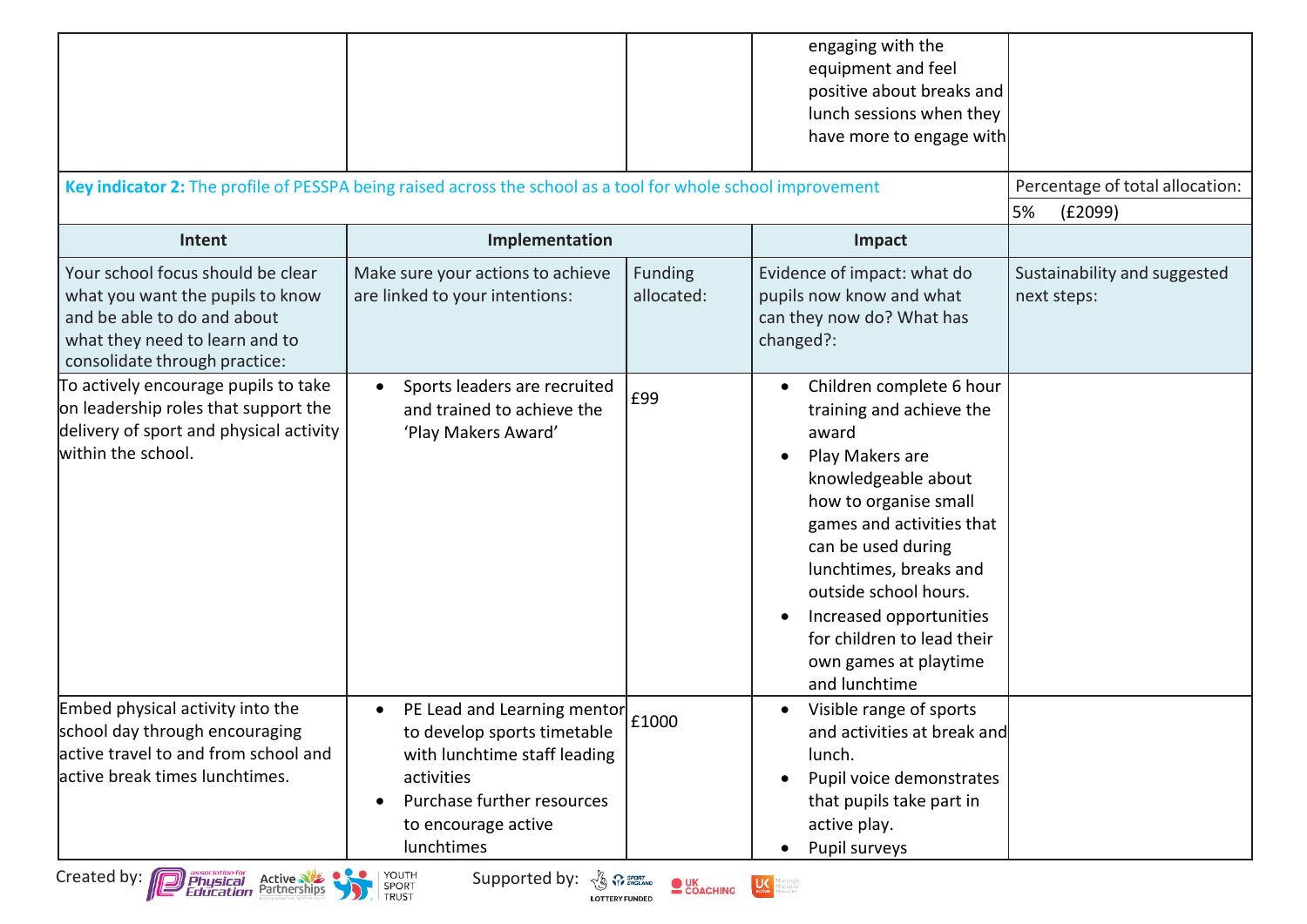|                                                                                                                                                                     | Eco Team lead walk to<br>$\bullet$<br>school campaign<br>Purchase pedometers<br>$\bullet$                                                                                                                                                                                                                                                                                                                                                                                   |       | demonstrate that high<br>numbers of pupils are<br>walk to school                                                                                                                                  |  |
|---------------------------------------------------------------------------------------------------------------------------------------------------------------------|-----------------------------------------------------------------------------------------------------------------------------------------------------------------------------------------------------------------------------------------------------------------------------------------------------------------------------------------------------------------------------------------------------------------------------------------------------------------------------|-------|---------------------------------------------------------------------------------------------------------------------------------------------------------------------------------------------------|--|
| Celebrate school achievements<br>through social media and across the<br>school community.                                                                           | Dedicate a school display<br>board to PE and sports<br>PE Lead to post on whole<br>$\bullet$<br>school Class Dojo page<br>celebrations of sporting<br>successes<br>Dedicate time to share<br>$\bullet$<br>sports teams' achievements<br>at assemblies. This will to<br>encourage others to aspire<br>to be involved.<br>Purchase new trophies for<br>$\bullet$<br>school sporting events. Raise<br>the profile of the trophy<br>cabinet, sharing images on<br>social media. | £1000 | The profile of sport is<br>raised across school<br>Children are inspired to<br>take part in new activities<br>Increased awareness of<br>schools sporting<br>achievements in pupils<br>and parents |  |
| Improve signposting of community<br>links by regularly updating the PE<br>page on the website with local clubs<br>and also regular PE updates in the<br>newsletter. | Website updated regularly<br>$\bullet$<br>with links to sites promoting<br>active lifestyles and local<br>groups                                                                                                                                                                                                                                                                                                                                                            |       | Parental feedback<br>demonstrates that<br>families are aware of<br>information shared and<br>find it useful in supporting<br>them to lead active<br>lifestyles                                    |  |

| Key indicator 3: Increased confidence, knowledge and skills of all staff in teaching PE and sport |                                                                                                                                                                                                                                                                                                                     | Percentage of total allocation: |                             |                              |
|---------------------------------------------------------------------------------------------------|---------------------------------------------------------------------------------------------------------------------------------------------------------------------------------------------------------------------------------------------------------------------------------------------------------------------|---------------------------------|-----------------------------|------------------------------|
|                                                                                                   |                                                                                                                                                                                                                                                                                                                     |                                 |                             | 0.4%<br>£180                 |
| Intent                                                                                            | Implementation                                                                                                                                                                                                                                                                                                      |                                 | Impact                      |                              |
| Your school focus should be clear                                                                 | Make sure your actions to                                                                                                                                                                                                                                                                                           | Funding                         | Evidence of impact: what do | Sustainability and suggested |
| Created by: <b>Physical</b> Active ALLY PROPET SPORT ACTIVE AND REDUCTION OF A REAL PROPET SPORT  | Supported by: $\frac{1}{2}$ $\frac{1}{2}$ $\frac{1}{2}$ $\frac{1}{2}$ $\frac{1}{2}$ $\frac{1}{2}$ $\frac{1}{2}$ $\frac{1}{2}$ $\frac{1}{2}$ $\frac{1}{2}$ $\frac{1}{2}$ $\frac{1}{2}$ $\frac{1}{2}$ $\frac{1}{2}$ $\frac{1}{2}$ $\frac{1}{2}$ $\frac{1}{2}$ $\frac{1}{2}$ $\frac{1}{2}$ $\frac{1}{2}$ $\frac{1}{2}$ | <b>LOTTERY FUNDED</b>           |                             |                              |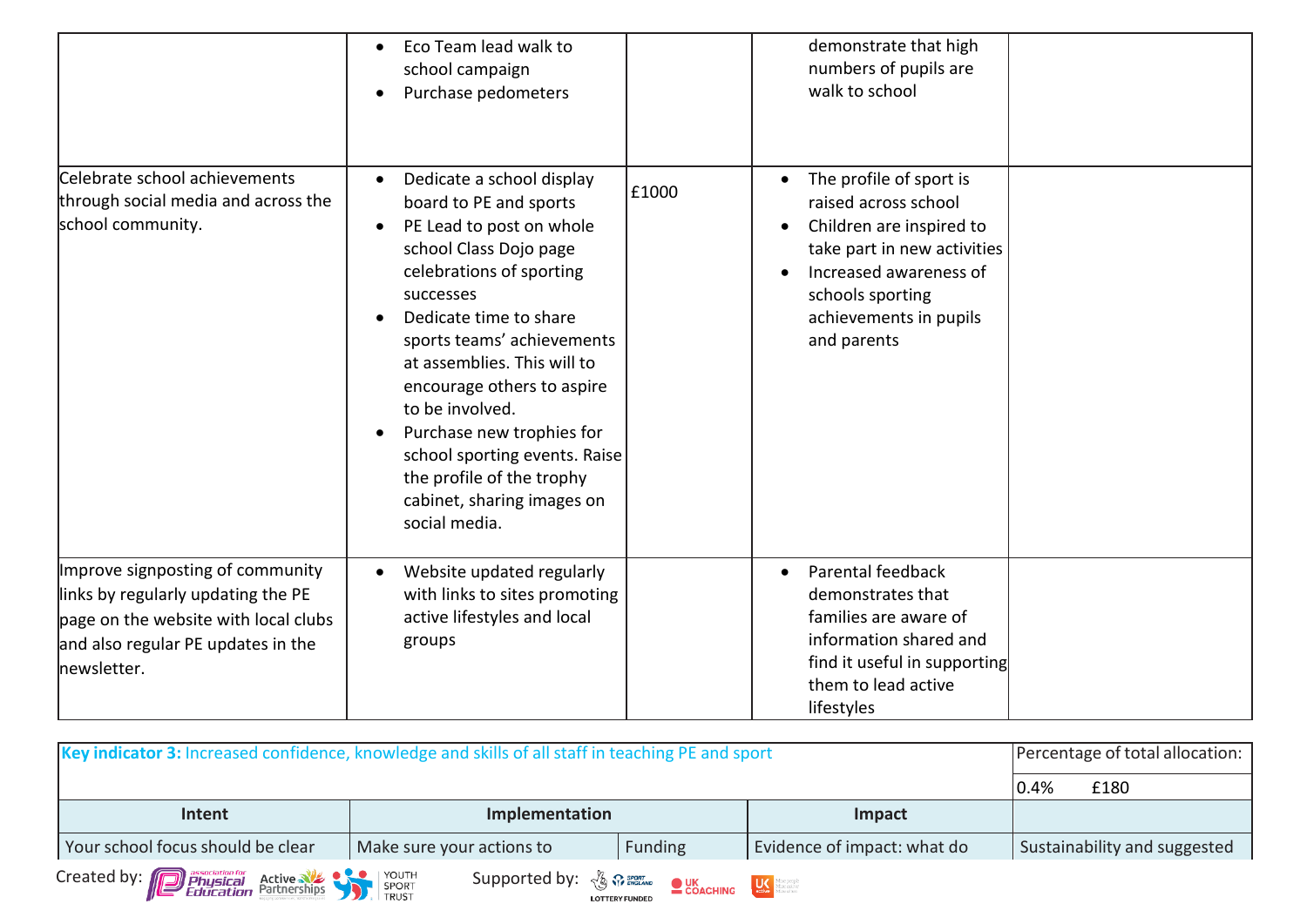| what you want the pupils to know<br>and be able to do and about<br>what they need to learn and to<br>consolidate through practice:                                                                        | achieve are linked to your<br>intentions:                                                                                                                                                                                                                                                                                                                                                                                                                                                            | allocated:                      | pupils now know and what<br>can they now do? What has<br>changed?:                                                                                                                                                             | next steps:                                    |
|-----------------------------------------------------------------------------------------------------------------------------------------------------------------------------------------------------------|------------------------------------------------------------------------------------------------------------------------------------------------------------------------------------------------------------------------------------------------------------------------------------------------------------------------------------------------------------------------------------------------------------------------------------------------------------------------------------------------------|---------------------------------|--------------------------------------------------------------------------------------------------------------------------------------------------------------------------------------------------------------------------------|------------------------------------------------|
| Provide staff with professional<br>development, appropriate training<br>and resources to help them teach PE<br>and sport more effectively to all<br>pupils, and embed physical activity<br>across school. | Cover provided to enable<br>$\bullet$<br>the PE lead to team<br>teach/observe all members<br>of staff at least once.<br>Teachers to sign posted to<br>$\bullet$<br>observe best practice PE<br>teachers across school and<br>Trust.<br>Create links with Secondary<br>$\bullet$<br>school PE departments to<br>support staff and pupil skill<br>development<br>Staff meeting time<br>$\bullet$<br>allocated to support<br>teachers to use the<br>Complete PE scheme as an<br>effective planning tool |                                 | Monitoring demonstrates<br>that PE lessons throughout<br>school are consistently<br>high quality<br>Increased staff confidence,<br>self-esteem and enjoyment<br>in delivering PE                                               |                                                |
| Join afPE (School Membership) to<br>ensure access to specialist and expert<br>support, thus keeping the school fully<br>up to date                                                                        | Purchase school<br>$\bullet$<br>membership                                                                                                                                                                                                                                                                                                                                                                                                                                                           | £180                            | Due to the wide ranging<br>$\bullet$<br>expertise within afPE<br>which is readily available to<br>members, all pupils benefit<br>from knowledgeable and<br>confident staff who are<br>kept up to date with all<br>developments |                                                |
| Key indicator 4: Broader experience of a range of sports and activities offered to all pupils                                                                                                             |                                                                                                                                                                                                                                                                                                                                                                                                                                                                                                      |                                 |                                                                                                                                                                                                                                | Percentage of total allocation:<br>9%<br>£4000 |
| Intent                                                                                                                                                                                                    | Implementation                                                                                                                                                                                                                                                                                                                                                                                                                                                                                       |                                 | Impact                                                                                                                                                                                                                         |                                                |
| Your school focus should be clear<br>what you want the pupils to know<br>Created by. Ill Bhysical Active                                                                                                  | Make sure your actions to<br>achieve are linked to your<br>Supported by: You We allow<br>SPORT                                                                                                                                                                                                                                                                                                                                                                                                       | Funding<br>allocated:<br>$Q$ VK | Evidence of impact: what do<br>pupils now know and what<br><u>uc l</u>                                                                                                                                                         | Sustainability and suggested<br>next steps:    |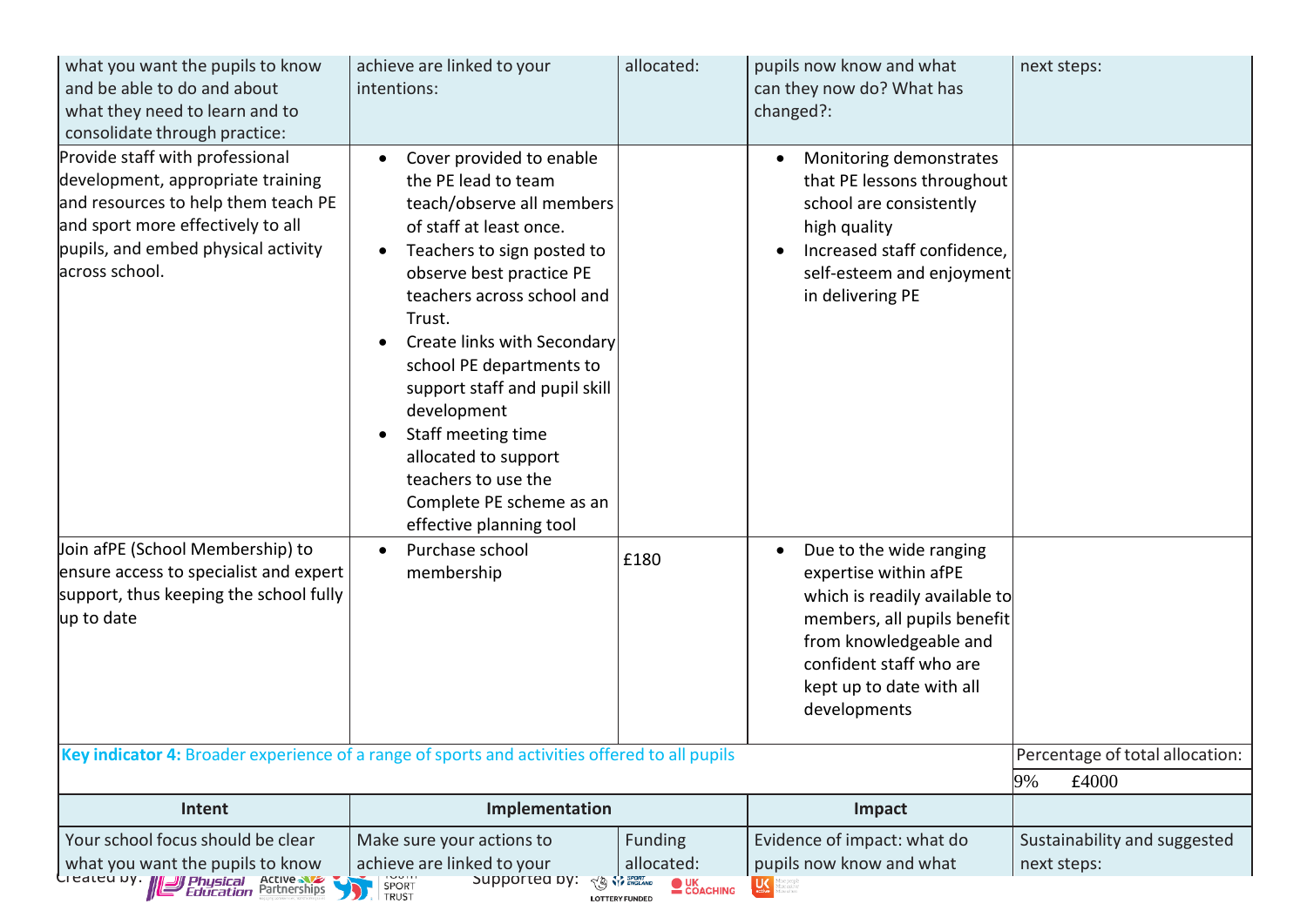| and be able to do and about<br>what they need to learn and to<br>consolidate through practice:                                             | intentions:                                                                                                                                                                                                                                                                                                           |       | can they now do? What has<br>changed?:                                                                                                                                                                      |  |
|--------------------------------------------------------------------------------------------------------------------------------------------|-----------------------------------------------------------------------------------------------------------------------------------------------------------------------------------------------------------------------------------------------------------------------------------------------------------------------|-------|-------------------------------------------------------------------------------------------------------------------------------------------------------------------------------------------------------------|--|
| Introduce a new range of sports and<br>physical activities to encourage more<br>pupils to take up sport and physical<br><b>lactivities</b> | Introduce dance and yoga<br>$\bullet$<br>sessions<br>Lunchtime sports club set<br>$\bullet$<br>up to engage all pupils in<br>sports and physical exercise<br>Year 6 residential (Buckden)<br>$\bullet$<br>House including activities<br>such as high ropes, raft<br>building, orienteering,<br>climbing and canoeing) | £4000 | High participation numbers<br>in lunch time clubs<br>High participation numbers<br>in after-school clubs<br>Pupil Voice will show an<br>increased enjoyment in<br>lunchtime clubs and after<br>school clubs |  |



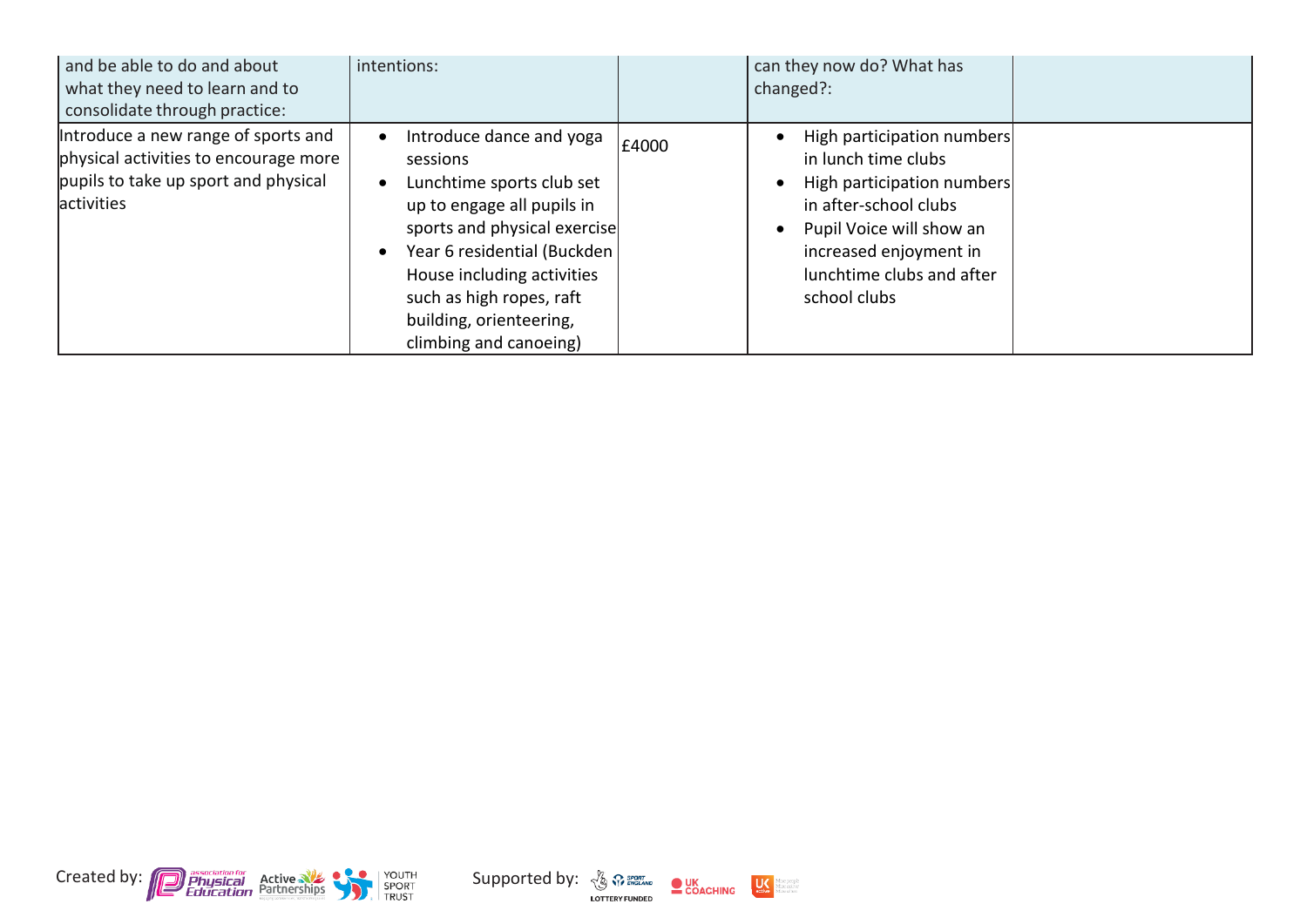| Key indicator 5: Increased participation in competitive sport                                                                                                           |                                                                                                                                                                                                                                                                                                                         |                                                                                    |                                                                                                                                                                    | Percentage of total allocation:             |
|-------------------------------------------------------------------------------------------------------------------------------------------------------------------------|-------------------------------------------------------------------------------------------------------------------------------------------------------------------------------------------------------------------------------------------------------------------------------------------------------------------------|------------------------------------------------------------------------------------|--------------------------------------------------------------------------------------------------------------------------------------------------------------------|---------------------------------------------|
|                                                                                                                                                                         |                                                                                                                                                                                                                                                                                                                         |                                                                                    |                                                                                                                                                                    | (f1722)<br>4%                               |
| Intent                                                                                                                                                                  | Implementation                                                                                                                                                                                                                                                                                                          |                                                                                    | Impact                                                                                                                                                             |                                             |
| Your school focus should be clear<br>what you want the pupils to know<br>and be able to do and about<br>what they need to learn and to<br>consolidate through practice: | Make sure your actions to<br>achieve are linked to your<br>intentions:                                                                                                                                                                                                                                                  | Funding<br>allocated:                                                              | Evidence of impact: what do<br>pupils now know and what<br>can they now do? What has<br>changed?:                                                                  | Sustainability and suggested<br>next steps: |
| Enter and run sport competitions and<br>increasing pupils' participation in the<br>School Games (a national<br>competition)                                             | Compete in Hanson School<br>$\bullet$<br>Games (A and B teams)<br>weekly<br><b>Purchase further PE</b><br>$\bullet$<br>equipment and new kits<br>After-school and lunchtime<br>$\bullet$<br>clubs used to prepare<br>children for competitions<br>Children take part in Junior £800<br>$\bullet$<br>Warrior competition | £250<br>£672<br>£24.95 per<br>berson for event<br>£15 per t-shirt<br>£50 transport | Pupil voice will show<br>$\bullet$<br>children are enjoying high<br>level competition<br>Children will make finals in<br>some and show progress in<br>other sports |                                             |
| Apply for School Games Mark in 2021<br>$-2022.$                                                                                                                         | Increase the school's<br>$\bullet$<br>competitive sport rate at<br>both Level 1 (intra-school)<br>and Level 2 (inter-school).                                                                                                                                                                                           |                                                                                    | <b>School Games Mark is</b><br>$\bullet$<br>acheived                                                                                                               |                                             |
| Total: £42,341                                                                                                                                                          |                                                                                                                                                                                                                                                                                                                         |                                                                                    |                                                                                                                                                                    |                                             |